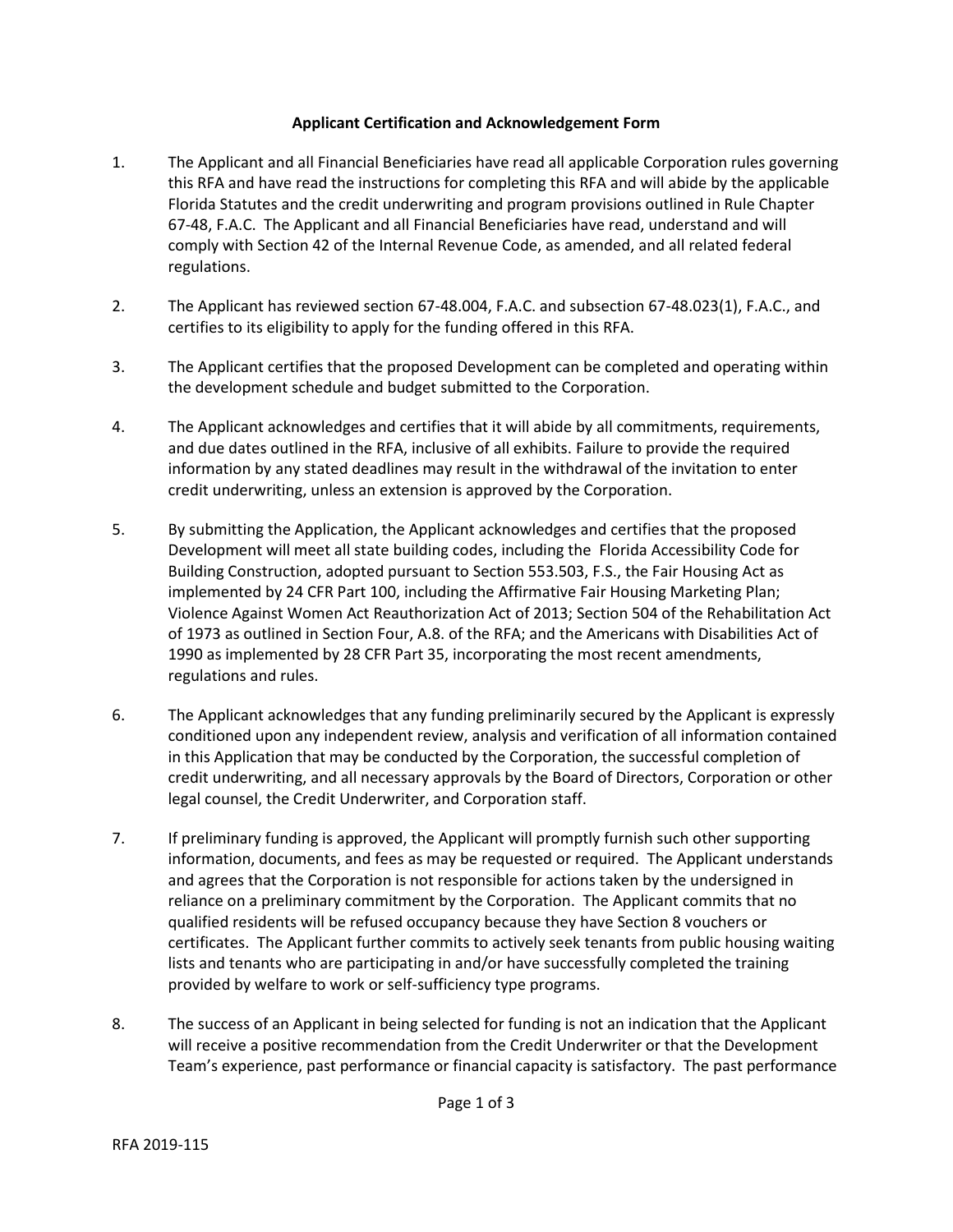record, financial capacity, and any and all other matters relating to the Development Team (which consists of Developer, Management Company, General Contractor, Architect, Attorney, and Accountant) will be reviewed during credit underwriting. The Credit Underwriter may require additional information from any member of the Development Team including, without limitation, documentation on other past projects and financials. Development Teams with an unsatisfactory past performance record, inadequate financial capacity or any other unsatisfactory matters relating to their suitability may result in a negative recommendation from the Credit Underwriter.

- 9. The Applicant's commitments will be included in an Extended Use Agreement for the Housing Credits and must be maintained in order for the Development to remain in compliance, unless the Board approves a change.
- 10. The Applicant certifies that there are no agreements, other than the letter of intent provided with this Application or the Limited Partnership Agreement, between the Applicant and the Housing Credit Syndicator/equity provider.
- 11. The Applicant certifies that the complete Limited Partnership Agreement, including any amendments thereto, will be divulged to the Corporation and the credit underwriter.
- 12. The Applicant understands and agrees that it will ensure that (i) none of the General Contractor duties to manage and control the construction of the Development are subcontracted; (ii) none of the construction or inspection work that is normally performed by subcontractors is performed by the General Contractor; (iii) no construction cost is subcontracted to any entity that has common ownership or is an Affiliate of the General Contractor or the Developer, as further described in subsection 67-48.0072(17); and (iv) a provision is provided in the contract with General Contractor that it will comply with subsection 67-48.0072(17).
- 13. The Applicant, the Developer and all Principals are in good standing among all other state agencies and have not been prohibited from applying for funding.
- 14. In eliciting information from third parties required by and/or included in this Application, the Applicant has provided such parties information that accurately describes the Development as proposed in this Application. The Applicant has reviewed the third-party information included in this Application and/or provided during the credit underwriting process and the information provided by any such party is based upon, and accurate with respect to, the Development as proposed in this Application.
- 15. During the credit underwriting process, the Applicant must demonstrate that the Development meets the requirements of this RFA and Section 42 of the IRC.
- 16. The invitation to enter credit underwriting will be rescinded if it is determined that the proposed Development was placed in-service prior to the year in which it received its allocation.
- 17. The Applicant understands and agrees to cooperate with any audits conducted in accordance with the provisions set forth in Section 20.055(5), F.S.